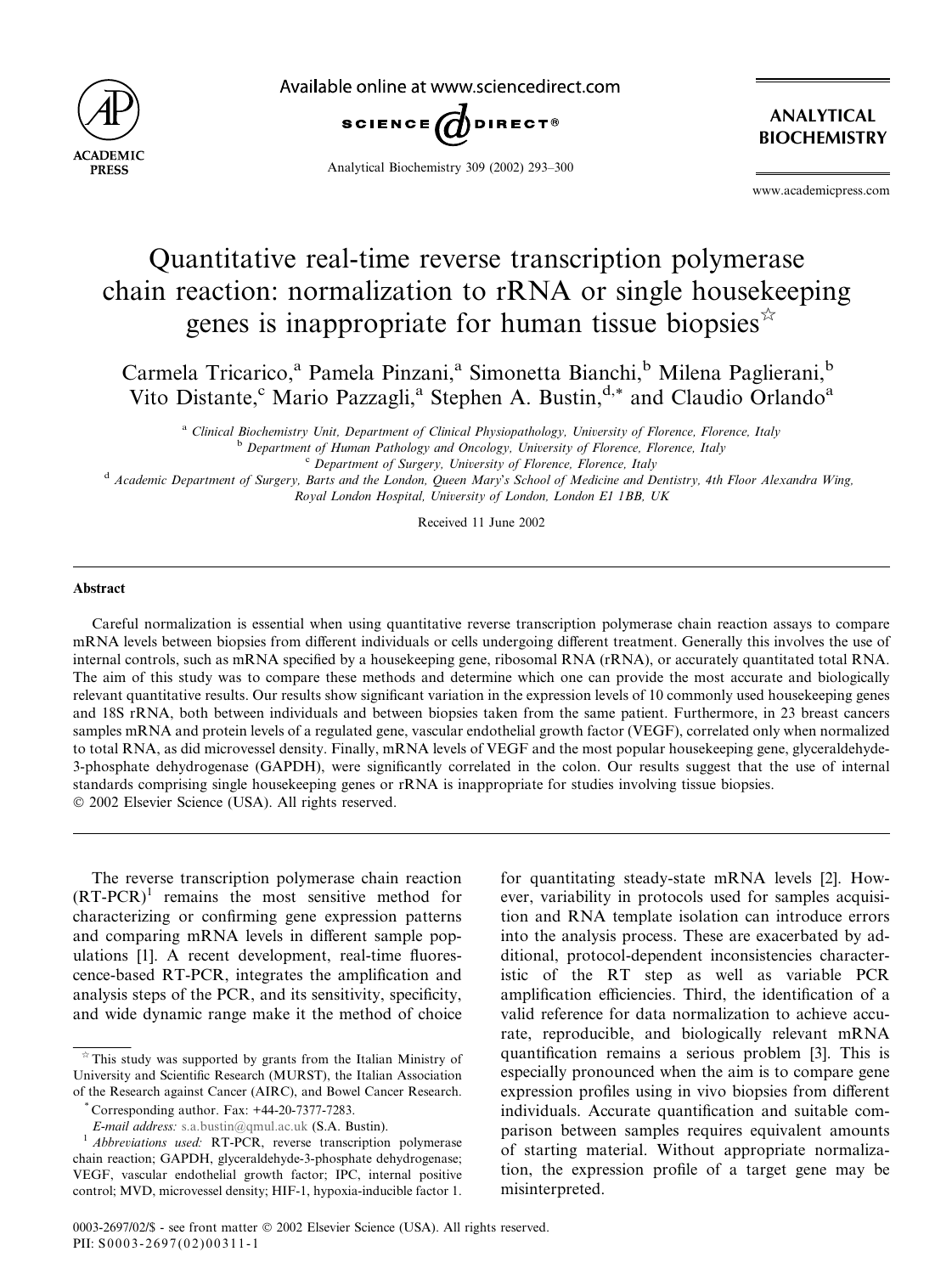Ideally sample-to-sample variation could be corrected by measuring simultaneously the levels of a single universal cellular RNA that is present at constant levels during all stages of development, regardless of tissue or experimental treatment [4]. Preferably, its steady-state expression levels should be similar to those of the target gene [5]. Historically, constitutively expressed housekeeping genes such as glyceraldehyde-3-phosphate dehydrogenase (GAPDH), a key enzyme in glycolysis, have been used widely as internal RNA references for Northern blotting, RNAse protection, and qualitative RT-PCR analyses. Their expression has been assumed to be constant at different times and after many forms of experimental manipulation. Several other housekeeping genes, as well as rRNA, have been proposed as possible alternative internal controls [6,7], but no systematic analysis and comparison of their usefulness has been carried out on in vivo tissue biopsies. While it might have been acceptable to use these internal controls for qualitative assays, this appears not to be so for quantitative RT-PCR. Hence there is an urgent need to identify a more reliable way of normalizing between samples.

In the present study we have quantitated the mRNA levels of 10 housekeeping genes, widely used as convenient reference genes, and of 18S rRNA, in an unselected group of 23 paired normal breast tissue and tumor samples. We normalized the mRNA levels of a regulated gene, vascular endothelial growth factor (VEGF) to total RNA as well as to the 11 internal controls and compared normalized mRNA to VEGF protein levels and to microvessel density as the biological end point of angiogenesis. Finally, we observed a significant correlation between GAPDH and VEGF mRNA levels in normal colon samples as well as colorectal cancer biopsies.

## Materials and methods

## Tissue samples and RNA extraction

Ten- to 20-mg biopsies of normal and malignant tissue taken from unselected patients undergoing surgery for breast  $(n = 23)$  or colorectal  $(n = 41)$  carcinoma, respectively, were snap-frozen in liquid nitrogen. Total RNA from these samples and from the human breast cancer cell line MCF-7 transfected with a coding sequence for  $VEGF_{121}$  was extracted using RNeasy reagents (Qiagen, Milan, Italy, or Crawley, UK), according to the manufacturer's recommendations and resuspended in  $50 \mu l$  of DEPC-treated water. RNA from breast biopsies was quantitated in triplicate after 1:50 dilution in water using a GeneQuant spectrophotometer (Pharmacia, Milan, Italy). The intraassay variability of the 260 nm measurement was 3.0% and of the 260/ 280 nm ratio was 1.3%. Sufficient RNA from the MCF-7

cell line was prepared to provide enough template for all experiments described in this paper. RNA from colonic biopsies was quantitated using Ribogreen quantification kits (Molecular Probes, Leiden, The Netherlands) after DNase (Qiagen) treatment and quality assessed using a RiboChip on an Agilent 2100 Bioanalyser.

## Experimental design

### Breast biopsies

We used two lots of 16 Human Endogenous Control Plates (Applied Biosystem (ABI), Foster City, CA) to quantitate mRNA levels in the breast samples. This plate includes an internal positive control (IPC) which consists of a synthetic amplicon, primer, and probe designed to detect the presence of PCR inhibitors in the test samples. If inhibitors are present, the IPC signal will diminish or disappear. In addition, it contains 11 specific primer and dual-labeled probe sets that permit a simultaneous evaluation of the expression of 10 housekeeping genes and 18S rRNA (Table 1). Each plate allows the measurement of 8 replicates of the test samples.

All RT-PCR reagents were purchased from ABI. Total RNA 650 ng from MCF-7 and the 23 breast biopsy samples was reverse-transcribed in duplicate in a final volume of 100  $\mu$ l in a final concentration of 1 $\times$ TaqMan RT buffer,  $2.5 \mu M$  random hexamers,  $500 \mu M$ each dNTP,  $5.5 \text{ mM } MgCl_2$ ,  $0.4 \text{ U/}\mu$ l RNase inhibitor, and 1.25 U/µl Multiscribe RT for 10 min at 25 °C, 30 min at 48 °C, and 5 min at 95 °C. Subsequently 225  $\mu$ l RNasefree water was added to each duplicate of MCF-7 and breast sample cDNA, and amplification was performed using  $325 \mu l$  of TaqMan PCR Universal Master Mix. Aliquots  $50 \mu$ l in duplicate (each corresponding to  $50 \text{ ng}$ ) RNA of initial sample) were dispensed into each well of the Taqman Human Endogenous Control Plate. PCR was performed on an ABI PRISM 7700 as follows:  $2 \text{ min } 50 \degree \text{C}$ ,  $10 \text{ min } 95 \degree \text{C}$  followed by 40 cycles of 15 s at 95 °C, 1 min at 60 °C. Inclusion of the MCF-7 RNA on every plate provided the baseline for each internal con-

Table 1 Endogenous genes used in this study

| Endogenous control gene                  | Abbreviation   |  |
|------------------------------------------|----------------|--|
| 18S rRNA                                 | 18S            |  |
| Acidic ribosomal protein                 | P <sub>O</sub> |  |
| $\beta$ -actin                           | Bа             |  |
| Cyclophilin                              | <b>CYC</b>     |  |
| Glyceraldehyde-3-phosphate dehydrogenase | <b>GAPDH</b>   |  |
| Phosphoglycerokinase                     | <b>PGK</b>     |  |
| $\beta_2$ -Microglobulin                 | B2m            |  |
| <b>B-Glucuronidase</b>                   | GUS            |  |
| Hypoxanthine ribosyl transferase         | <b>HPRT</b>    |  |
| TATA-binding protein                     | <b>TRP</b>     |  |
| Transferrin receptor                     | <b>TfR</b>     |  |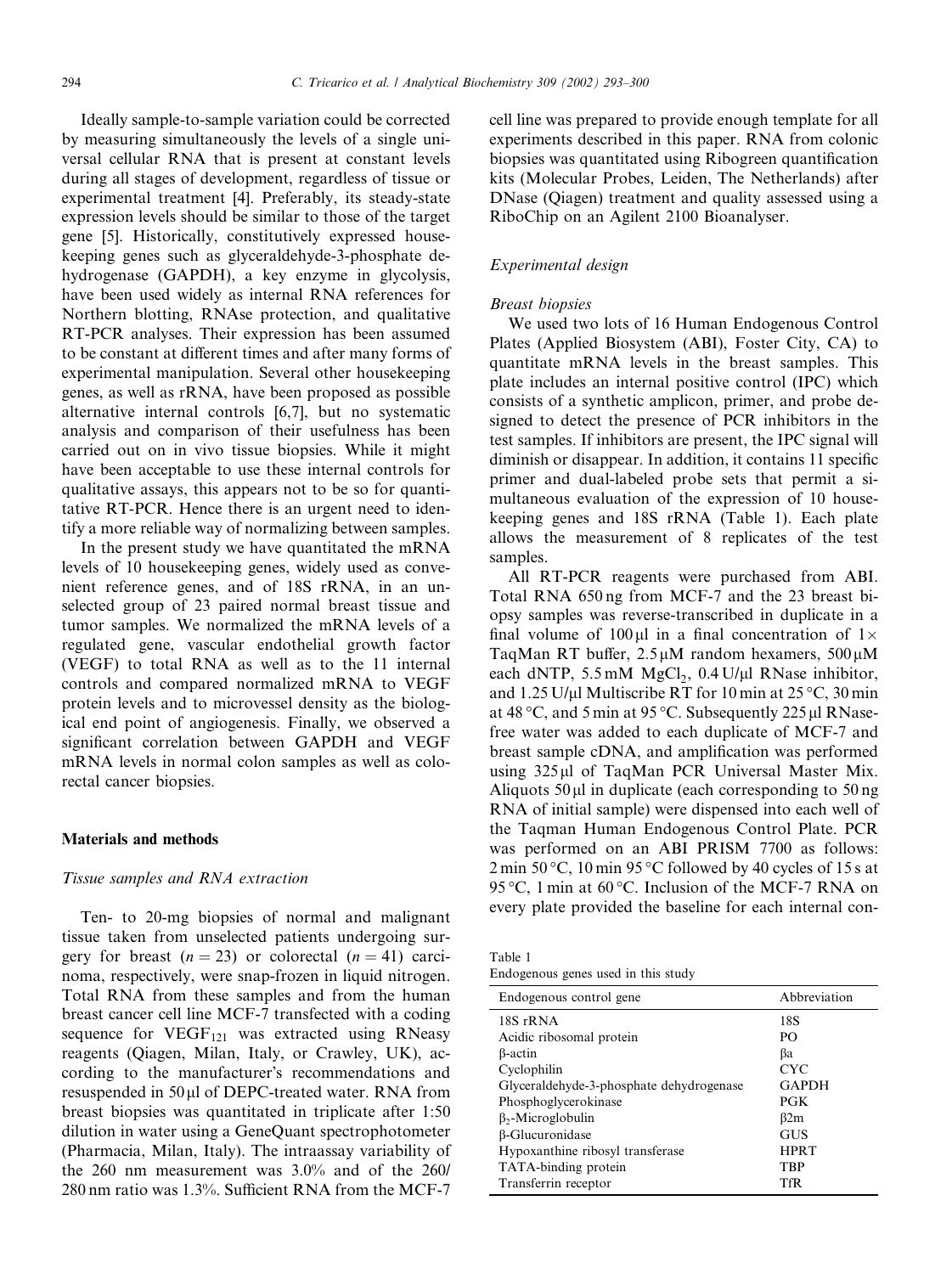trol marker for comparison with the breast biopsy samples that were run at different times on different plates.

### Colon biopsies

RT-PCR were carried out using 100 ng of total RNA with the one enzyme/one tube EZ assay (ABI) using conditions as previously described [8] on an ABI PRISM 7700.

# Primers and probes

The sequences of all primers and probes used in addition to the ones provided with the control plate, together with amplicon lengths, are listed in Table 2. They were designed using Primer Express software version 1.0 (ABI) and synthesized by ABI with FAM at the 5'-end and TAMRA at the 3'-end. The VEGF primers used with RNA prepared from breast biopsies and MCF-7 cells amplify a region common to all five isoforms [9]; those used with colorectal biopsies are specific for  $VEGF<sub>165</sub>$  or  $VEGF<sub>189</sub>$  splice variants. The GAPDH primers and probe were used with the colonic biopsies only, since the endogenous control plate used with the breast samples already contains a GAPDH set.

## Copy number calculations

Copy numbers were calculated from external standard curves that were obtained as follows: HPLC-pure sensestrand oligonucleotides specifying an amplicon, e.g., VEGF<sub>165</sub> or VEGF<sub>189</sub> were synthesized (ABI or MWG-Biotech, Ebersberg, Germany). The manufacturer's information was used to calculate the copy number of oligonucleotides present in  $1 \mu$ I TE buffer (molecules/  $\mathrm{ng} = (1\times 10^{-9}\,\mathrm{g}/\mathrm{MW})\times N_0$  molecules/mole, where  $\mathrm{MW}$ is the molecular weight of the oligonucleotides as per product sheet and  $N_0 = Avogadro's number$ . Most stock solutions of oligonucleotides were calculated to contain between 1 and  $3 \times 10^{12}$  molecules/µl, depending on the amplicon. Serial dilutions of this stock were carried out in duplicate and dilutions in the range of  $10^9-100$ were used in triplicate PCR to generate standard curves. We have previously shown that such short sense-strand amplicons, average length 70 bases, reliably mimic the RT step and generate standard curves that are identical to those obtained using T7-transcribed RNA [2]. If use of the higher dilutions did not result in linear standard curves, the dilutions were repeated until a reliable set of standards was obtained. Higher dilutions were stable at  $-20$  °C for no more than 5 days.

#### Immunohistochemistry for VEGF in breast cancer tissues

Staining for VEGF protein was performed using the LabVision Kit (Neomarkers, Fremont, CA). Briefly, the section were dewaxed in xylene, taken through ethanol, and then incubated with 3% hydrogen peroxide in methanol for 15 min. The sections were washed in phosphate-buffered saline and incubated in 10% normal goat serum for 15 min to reduce nonspecific antibody binding. Polyclonal antibody to human VEGF (Santa Cruz Biotechnology Inc., Santa Cruz, CA) was used as the primary antibody. The slides were incubated in phosphate-buffered saline containing diaminobenzidine and 1% hydrogen peroxidase for 10 min and counterstained with hematoxylin. The staining scores were attributed in a blind fashion and indicated as 0, 1+, 2+, and 3+, corresponding to no staining, weak or focal staining (cytoplasmic staining in less than 30% of cells), moderate staining (staining in 30–60% of the cells), and strong staining (greater than 60%), respectively [10]. We used smooth muscle as a positive control.

## Microvessel staining and counting

Microvessel density (MVD) was determined with a monoclonal antibody to CD31 antigen (clone JC/70A; Dako, Carpinteria, CA). In all samples, the mean value of microvessel number was calculated in three high neovascularized areas in an examination area of 0.41 mm<sup>2</sup> with a final magnification of  $\times$ 250. Results were expressed as the number of microvessel per mm<sup>2</sup> [11].

# **Statistics**

The data were analyzed by nonparametric tests and all statistical calculations were carried out using Winstat for Excel (R. Fitch Software, Staufen, Germany).

Table 2

Primer/probe sequences and sizes of amplicons generated by real-time RT-PCR assay in addition to the ABI control plate

| Target              | Forward primer $(5'–3')$ | Reverse primer $(5'–3')$ | Probe $(5'–3')$              | Amplicon |
|---------------------|--------------------------|--------------------------|------------------------------|----------|
| VEGF <sub>165</sub> | TGTGAATGCAGACCAAAGAAAGA  | GCTTTCTCCGCTCTGAGCAA     | AGAGCAAGACAAGAAAATCCCTGTGGGC | 73bp     |
| VEGF <sub>189</sub> | TGTGAATGCAGACCAAAGAAAGA  | CGTTTTCCCCCCTTTCC        | AGAGCAAGACAAGAAAATCCCTGTGGGC | 77bp     |
| VEGF                | TACCTCCACCATGCCAAGTG     | ATGATTCTGCCCTCCTCCTTC    | TCCCAGGCTGCACCCATGGC         | 63bp     |
| GAPDH               | GAAGGTGAAGGTCGGAGT       | GAAGATGGTGATGGGATTTC     | CAAGCTTCCCGTTCTCAGCC         | 226bp    |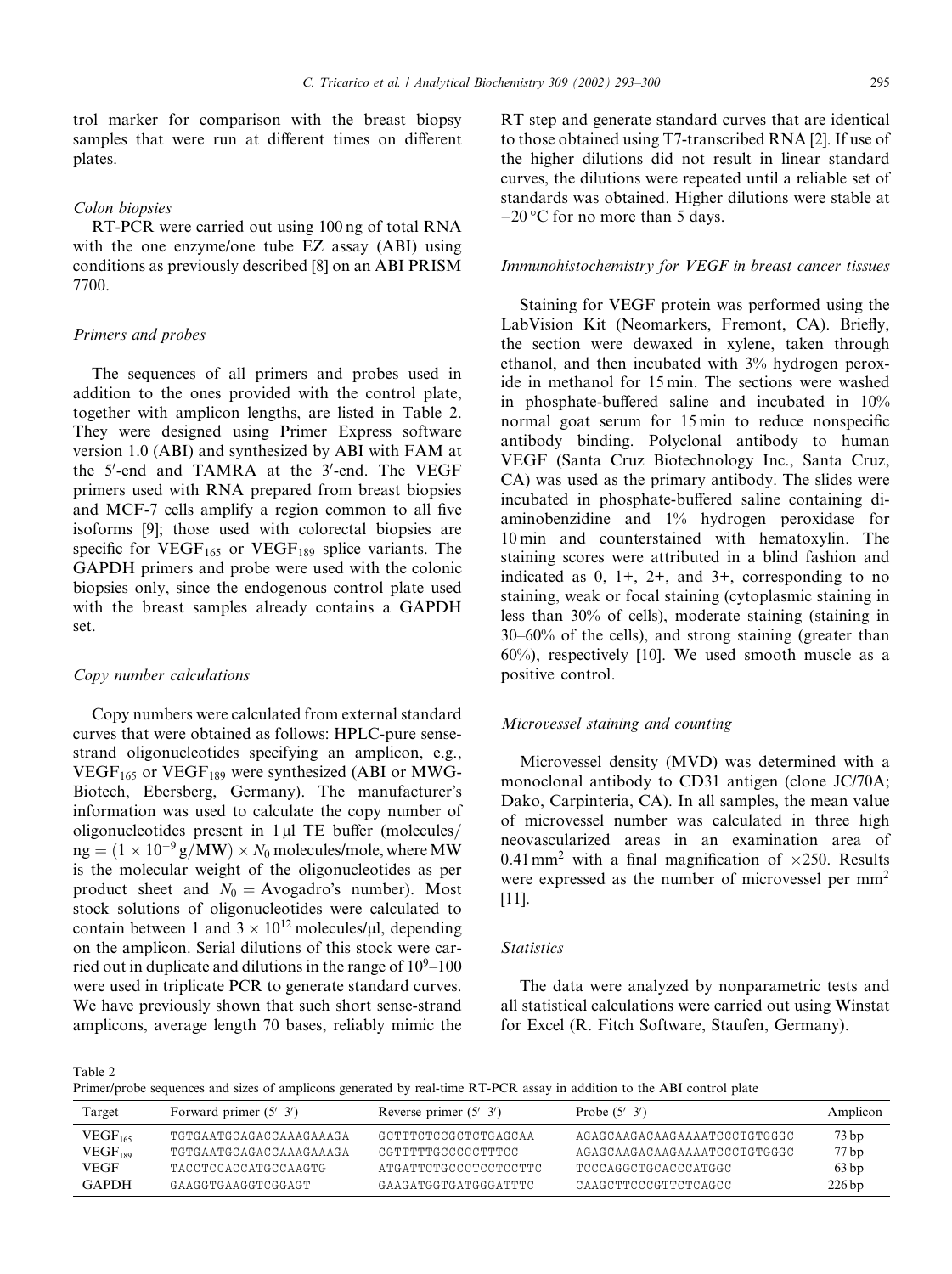# Results and discussion

Fluorescence-based real-time RT-PCR assays permit accurate quantification of steady-state mRNA levels and have become widely used for the expression profiling of regulated genes. However, accurate quantification is not the same as biologically relevant interpretation; this requires appropriate normalization between individual samples. Differential expression patterns are most commonly identified by comparing target mRNA levels to those of an internal reference. This can be a control mRNA whose expression is more or less universal and assumed to be constitutive, i.e., not regulated or rRNA, which is transcribed by a separate RNA polymerase. However, doubts have emerged recently about the reliability and appropriateness of this approach. It has become increasingly obvious that there is no one mRNA with a constant expression level and that housekeeping gene mRNA levels can vary quantitatively in response to numerous factors such as developmental stage, during the cell cycle, and with experimental conditions [2]. Therefore, normalization to accurately quantitated total RNA has been proposed as an alternative strategy.

We have used in vivo breast biopsies to quantitate the mRNA levels of commonly used internal control genes to investigate their possible use as internal standards in clinical diagnostic assays. Results were compared to those obtained with GAPDH in colonic biopsies. VEGF was chosen as the target gene, since its expression is increased at both the mRNA and the protein levels in breast [12] and colorectal cancers [13]. We analyzed two quantitative parameters: interindividual variability of mRNA levels and intraindividual differences between paired normal and cancer tissue.

In addition to acting as a control for the presence of RT-PCR inhibitors in samples, the IPC provides a useful indicator for the reliability of the operator carrying out the experiments. Using the control MCF-7 RNA, the  $C_t$ s of the IPC varied very little between the 16 plates, with an average  $C_t$  of 23.23 (95% confidence interval (CI)  $\pm$ 0.76). Since these PCR assays were carried out over the course of several weeks, the results confirm the reproducibility of the operator's technique. When the control RNA was substituted with RNA preparations from in vivo tissue samples, a virtually identical average  $C_t$  of 23.11 (CI  $\pm 0.40$ ) was obtained. This suggested that there were no inhibitors of the RT-PCR in any of the RNA or cDNA preparations. The reproducibility of the housekeeping gene plates was tested by amplifying MCF-7 cDNA on all 16 plates and determining the  $C_t$ s of the 11 internal controls. There was very little interplate variability for 18SRNA and four of the reference housekeeping genes; six of the housekeeping genes revealed some differences between the plates, particularly when comparing early with late plates. Since plates 1–9 and 10–16 represented two

separate lots, we compared the average  $C_t$  for each marker between the two lots of plates (Fig. 1). This showed that, except for  $\beta A$  and CYC, there was little variation within the lots. Even then their respective 95% CI were only 2.34 and 2.03, which translate into an 8 fold difference in calculated copy number. This is insignificant compared with the variability observed subsequently with the in vivo biopsies.

The interindividual variability of control gene RNAs in the breast biopsies was enormous, ranging over more than four orders of magnitude (Fig. 2). Similar wide ranges of mRNA levels have been reported previously for regulated genes [14–16]. Intraindividual RNA levels between paired normal and cancer biopsies also varied considerably, although only one pair differed by more than four orders of magnitude, with most differing by one to two. Importantly, there was no consistent pattern: for example, GAPDH mRNA levels were higher in some cancers and lower or no different in others when compared with the paired normal tissue (Fig. 3). This large and unpredictable variability was observed for all other reference genes in the breast biopsies and for GAPDH in colorectal biopsies (data not shown). This variability between individuals is not just confined to breast and colon, as we have obtained similar results in pituitary [17] as well as blood and cervical (unpublished observation) biopsies.

We have previously advocated normalization to total RNA as an appropriate method of comparing steadystate mRNA levels between different in vivo tissue biopsies [2]. We now confirm the validity of this approach by quantitating ''absolute'' VEGF mRNA levels in breast cancer samples relative to an external standard curve and normalized to total RNA and correlating the results with VEGF protein levels as well as with a biological end point of VEGF activity, microvessel density. VEGF mRNA copy numbers, normalized to total



Fig. 1. Comparison of threshold cycles  $(C_t)$  for the 11 internal control genes using MHC-7 RNA in plates  $1-9$  ( $\square$ ) and plates  $10-16$  ( $\square$ ). The graph shows the average  $C_t \pm 95\%$  confidence intervals (CI).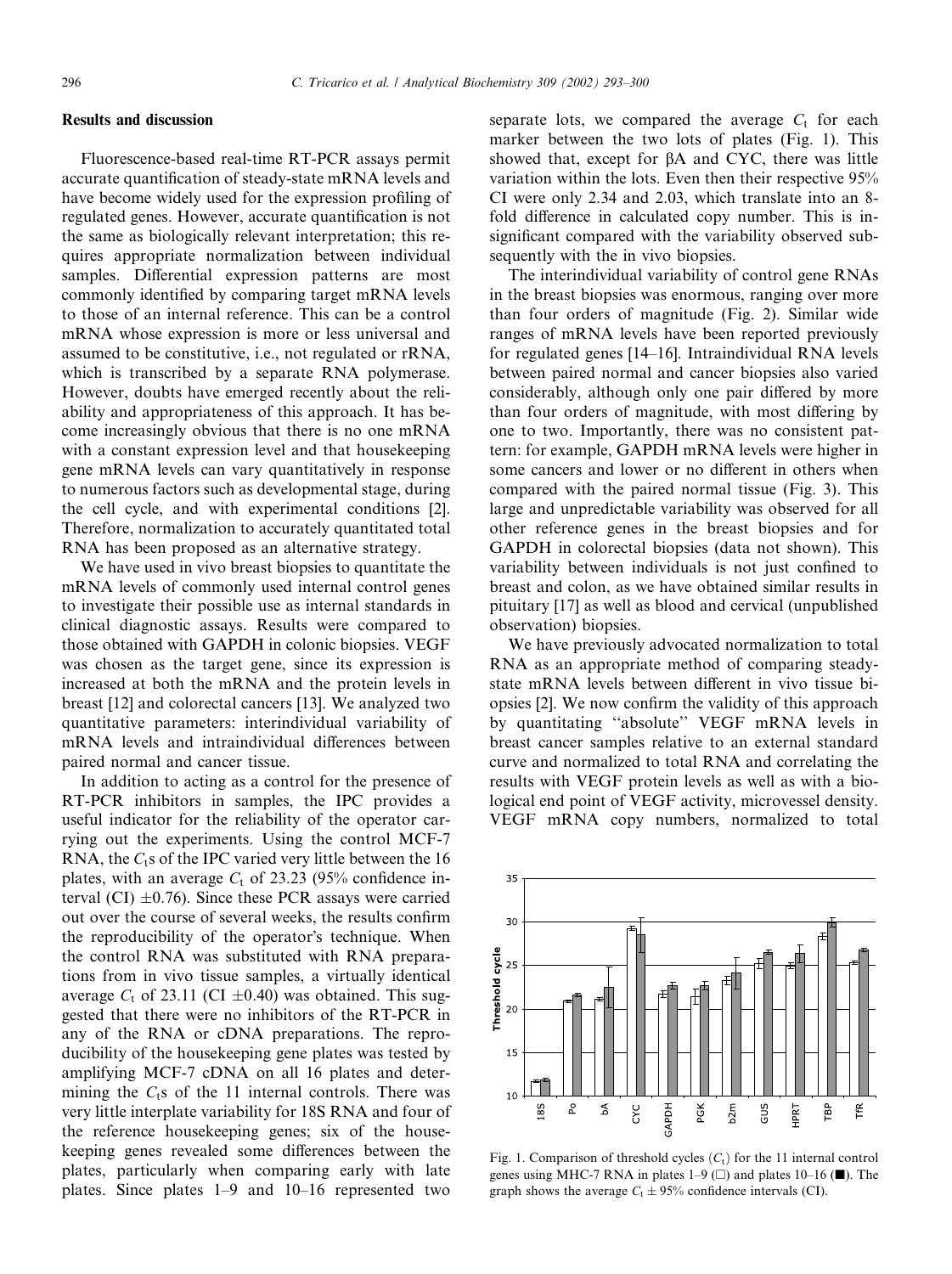

Fig. 2. "Absolute" mRNA levels of housekeeping genes in normal breast (N) and breast cancer (T) samples ( $n = 23$ ) expressed as copy numbers/ $\mu$ g total RNA. Replicates have been averaged. The horizontal bar indicates the median mRNA levels.



Fig. 3. "Absolute" GAPDH mRNA levels in 23 paired normal ( $\square$ ) and breast cancer samples ( $\square$ ). Copy numbers were normalized to total RNA and quantitated using a GAPDH-specific standard curve.

RNA, were significantly higher in breast cancers than in paired normal tissues (Fig. 4A), in contrast to normalization against GAPDH which showed no difference (Fig. 4B). Normalization to total RNA resulted in higher VEGF mRNA levels in 17/23 paired samples (7/ 23 with GAPDH), lower levels in 1/23 (4/23 with GAPDH), with no difference in the remainder. This correlated well with the results obtained using immunohistochemistry, which showed that VEGF protein is expressed at higher levels in the tumor compared with the paired normal samples (Fig. 4B). In addition, MVD staining was significantly higher in breast cancer samples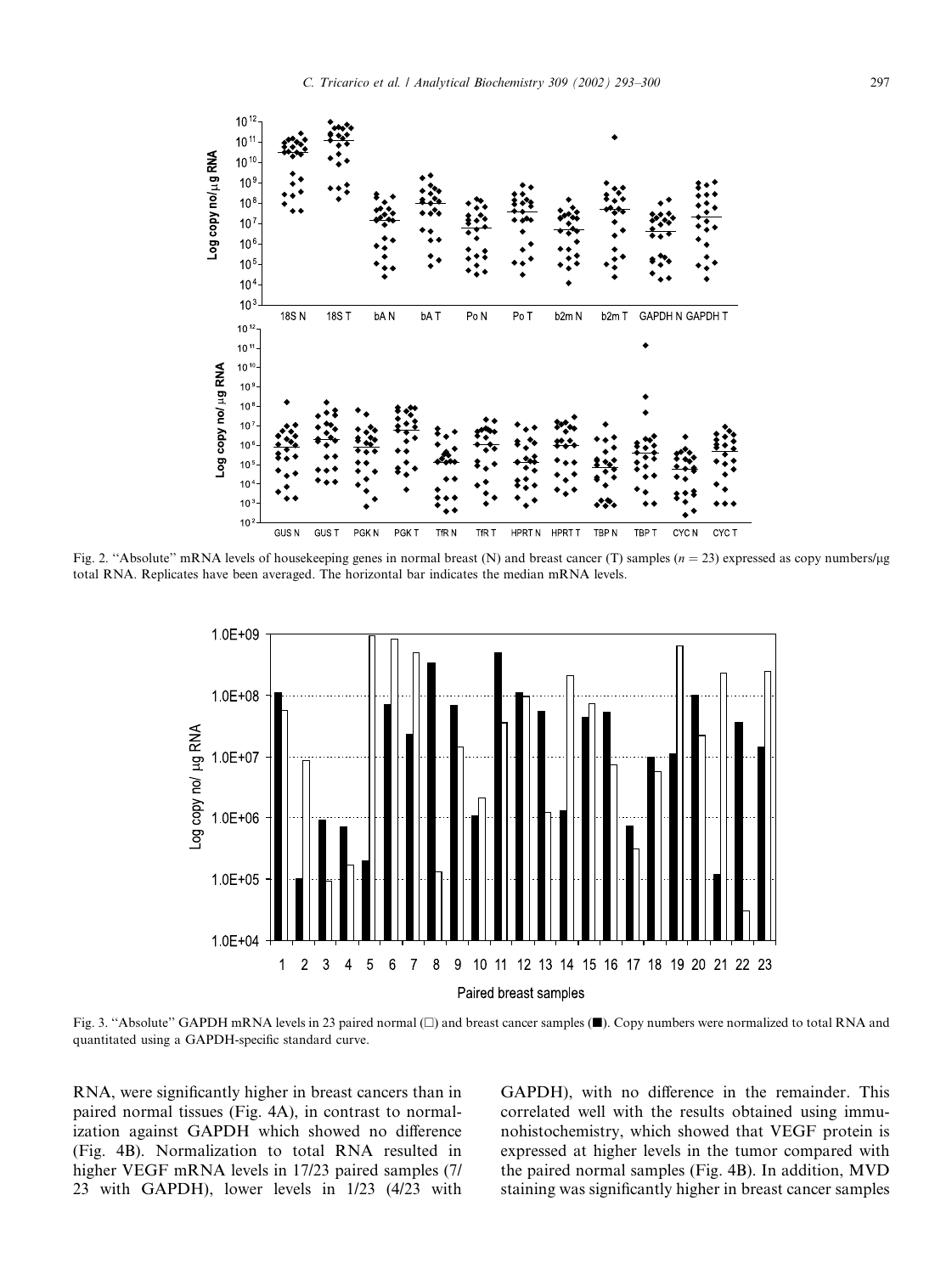

Fig. 4. Correlation between VEGF mRNA and protein expression and MVD in normal and breast cancer biopsies. (A) The scatter plot compares "absolute" VEGF mRNA copy numbers ( $P < 0.05$ , Mann– Whitney) in paired normal and cancer tissue, with the horizontal line indicating the median mRNA copy number. (B) The same samples expressed relative to GAPDH, with the horizontal line indicating the median mRNA copy number. There is no significant difference between the normal and tumor samples. (C) Immunohistochemical detection of VEGF was recorded as 1 (weak) through 4 (strong) and plotted. The graph shows the enhanced staining for VEGF in the tumor samples ( $P < 0.05$ , Mann–Whitney). (D) Microvessel density, expressed as the number of microvessel per  $mm<sup>2</sup>$ , is significantly higher in the breast cancer samples ( $P < 0.0001$ , Mann–Whitney). The horizontal bars indicate the median microvessel numbers.

compared with the normal tissue biopsies (Fig. 4C). This suggests that under the conditions specified, normalization to accurately quantitated total RNA can generate accurate and biologically relevant data.

In contrast, the normalization of VEGF mRNA to each of the 11 reference RNAs generated confusing and misleading results (Fig. 5) that were contradicted by the protein quantification and activity data. VEGF mRNA levels could be made to appear increased, decreased, or unchanged between paired normal and cancer samples, depending only on the normalizer chosen. Clearly such divergence is unacceptable and results in a meaningless quantification.

If a single housekeeping gene should not be used, would normalization against several such genes be more accurate? The recent demonstration of the usefulness of normalization against a panel of internal reference genes is interesting [18]. However, this method requires extensive practical validation to identify a combination of reference genes appropriate for every individual experiment, something that is not at all trivial. In addition, as the choice of housekeeping gene panel is tissue or cell dependent, this is not a universal method. Finally, it seems reasonable to assume that all genes are regulated



Fig. 5. Comparison of normalization to total RNA or to 11 endogenous control genes in one patient. The Tumor:Normal ration was calculated as (Tumor VEGF copy number, normalized to total RNA or individual endogenous control RNA)/(Paired normal VEGF copy number, normalized to total RNA or individual endogenous control RNA).

and our data suggest significant unpredictable differences in that regulation between and even within the same individual.

Despite this conclusion, it must be stated that the use of total RNA concentration as an internal standard has several drawbacks. First, it is not always possible to quantify total RNA, especially when dealing with very limited amounts of clinical samples, or when mRNA has been extracted. Second, the quality of the RNA preparation must be taken into account. However, the development of the Agilent 2100 Bioanalyser and RNAChip provides a convenient way of combining quality and quantity assessment of most RNA preparations. Most importantly, normalization to total RNA concentration is not ideal for quantifying gene expression between tissues whose transcriptional activities may vary. Transcriptionally active tissues will contain disproportionately fewer target transcripts, whereas transcriptionally quiescent tissues will appear to contain more target mRNAs. This will be particularly relevant to any comparison between normal cells and matched carcinomas. Nevertheless, the validity of using total RNA to normalize quantitative RT-PCR data is suggested by the fact that an analysis of the mRNA levels of the c-myc oncogene in 75 normal colon epithelium and matched tumor samples showed overexpression of c-myc in 69% of tumors [15], which agrees with other published data obtained using alternative techniques [19–21]. Therefore, until a more appropriate standard can be identified, normalization to total RNA should certainly be considered as an appropriate normalization procedure for in vivo biopsies.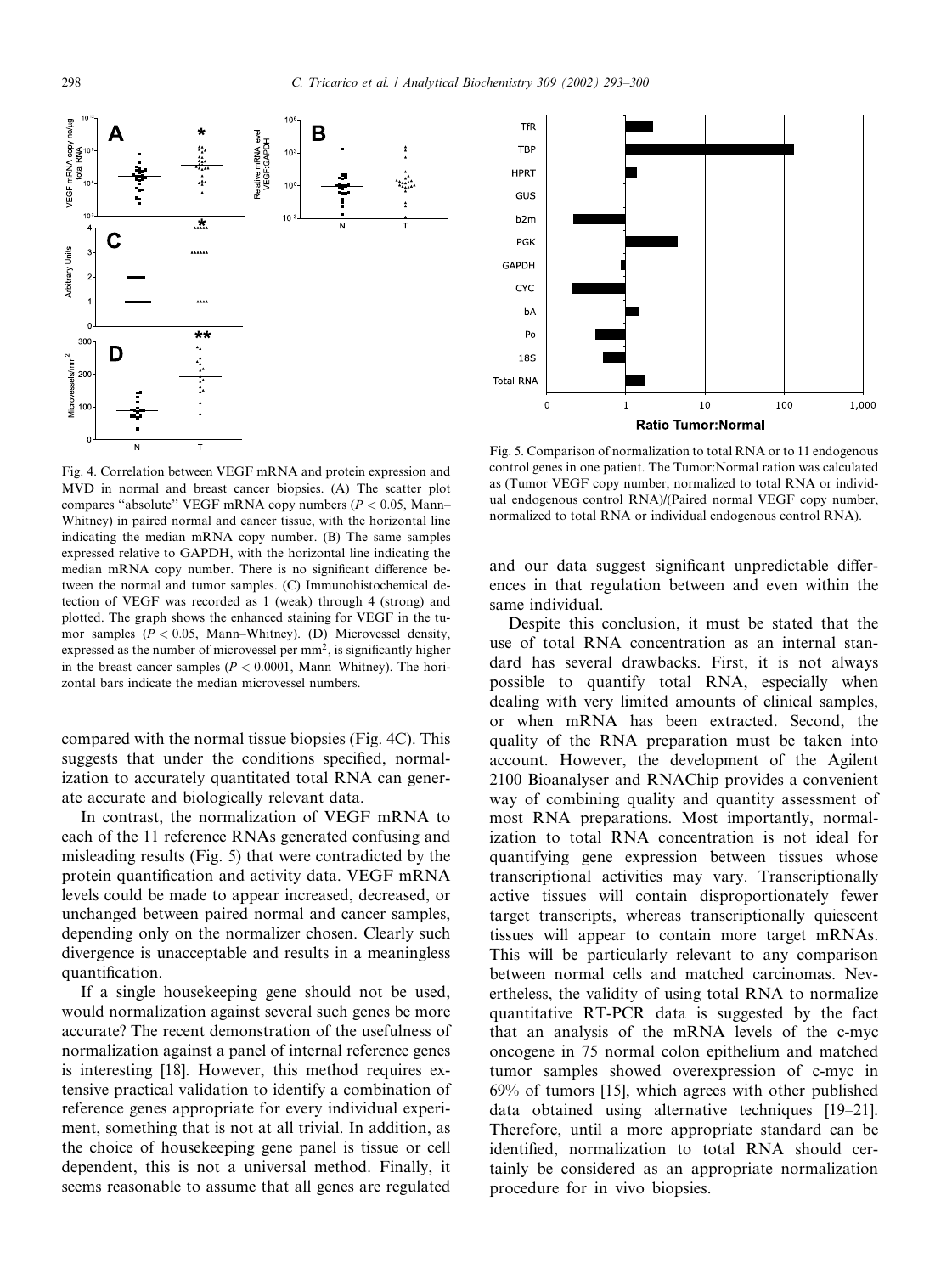Table 3

Correlation of VEGF and GAPDH mRNAs in normal colon and colorectal cancer biopsies. Correlations were calculated using the nonparametric Spearman rank correlation

|                                  | VEGF <sub>165</sub> |                        | VEGF <sub>189</sub> |                        |
|----------------------------------|---------------------|------------------------|---------------------|------------------------|
|                                  | $r^2$               |                        | $\mathbf{r}^2$      |                        |
| <b>GAPDH N</b><br><b>GAPDH T</b> | 0.56<br>0.51        | < 0.00001<br>< 0.00001 | 0.37<br>0.51        | < 0.00001<br>< 0.00001 |

We observed a significant correlation between GAPDH and  $VEGF<sub>165/189</sub>$  mRNA levels in 41 paired colorectal normal and cancer biopsies (Table 3) which suggests that it is not appropriate to normalize the expression of VEGF mRNA to that of GAPDH, something that is still being reported [22]. The correlation might be explained by the observation that hypoxia is known to stimulate the expression of GAPDH [23,24] as well as of VEGF [25]. Hypoxia-inducible facor 1 (HIF-1) is the main transcriptional activator of VEGF and, interestingly, HIF-1 consensus sequences have been identified in the GAPDH promoter [26]. Hypoxia is common in tumors, hence the necrotic core at the center of many solid cancers. Little is known about hypoxic effects on normal human colon epithelium, but problems with peristalsis may result in the induction of local tissue hypoxia. Such conditions would enhance angiogenesis, hence could account for the coordinated regulation of the two genes. Importantly, this finding provides additional authentication of the validity of normalization to total RNA.

In conclusion, our data suggest single housekeeping gene RNA levels should not be used to normalize RNA levels when comparing in vivo tissue biopsies obtained from different individuals. Ideally, cell numbers should be counted to allow the determination of mRNA copy numbers per cell. Since this is often not possible, our results suggest that normalization to total RNA concentration is an acceptable alternative.

#### References

- [1] C. Orlando, P. Pinzani, M. Pazzagli, Developments in quantitative PCR, Clin. Chem. Lab. Med. 36 (1998) 255–269.
- [2] S.A. Bustin, Absolute quantification of mRNA using real-time reverse transcription polymerase chain reaction assays, J. Mol. Endocrinol. 25 (2000) 169–193.
- [3] S.A. Bustin, Quantification of mRNA using real-time RT-PCR: trends and problems, J. Mol. Endocrinol. 28 (2002) 23–39.
- [4] T. Suzuki, P.J. Higgins, D.R. Crawford, Control selection for RNA quantitation, Biotechniques 29 (2000) 332–337.
- [5] T.D. Schmittgen, B.A. Zakrajsek, Effect of experimental treatment on housekeeping gene expression: validation by real-time, quantitative RT-PCR, J. Biochem. Biophys. Methods 46 (2000) 69–81.
- [6] J. Lupberger, K.A. Kreuzer, G. Baskaynak, U.R. Peters, P. le Coutre, C.A. Schmidt, Quantitative analysis of beta-actin, beta-2-
- [7] H.K. Hamalainen, J.C. Tubman, S. Vikman, T. Kyrola, E. Ylikoski, J.A. Warrington, R. Lahesmaa, Identification and validation of endogenous reference genes for expression profiling of T helper cell differentiation by quantitative real-time RT-PCR, Anal. Biochem. 299 (2001) 63–70.
- [8] S.A. Bustin, V.G. Gyselman, N.S. Williams, S. Dorudi, Detection of cytokeratins 19/20 and guanylyl cyclase C in peripheral blood of colorectal cancer patients, Br. J. Cancer 79 (1999) 1813– 1820.
- [9] C. Tricarico, B. Salvadori, D. Villari, G. Nicita, M.A. Della, P. Pinzani, M. Ziche, M. Pazzagli, Quantitative RT-PCR assay for VEGF mRNA in human tumors of the kidney, Int. J. Biol. Markers 14 (1999) 247–250.
- [10] Y. Seo, H. Baba, T. Fukuda, M. Takashima, K. Sugimachi, High expression of vascular endothelial growth factor is associated with liver metastasis and a poor prognosis for patients with ductal pancreatic adenocarcinoma, Cancer 88 (2000) 2239–2245.
- [11] G. Morphopoulos, M. Pearson, W.D. Ryder, A. Howell, M. Harris, Tumour angiogenesis as a prognostic marker in infiltrating lobular carcinoma of the breast, J. Pathol. 180 (1996) 44–49.
- [12] P.A. Scott, K. Smith, R. Poulsom, A. De Benedetti, R. Bicknell, A.L. Harris, Differential expression of vascular endothelial growth factor mRNA vs protein isoform expression in human breast cancer and relationship to eIF-4E, Br. J. Cancer 77 (1998) 2120– 2128.
- [13] F. Cianchi, C. Cortesini, P. Bechi, O. Fantappie, L. Messerini, A. Vannacci, I. Sardi, G. Baroni, V. Boddi, R. Mazzanti, E. Masini, Up-regulation of cyclooxygenase2 gene expression correlates with tumor angiogenesis in human colorectal cancer, Gastroenterology 121 (2001) 1339–1347.
- [14] S.A. Bustin, S.R. Li, S. Dorudi, Expression of the  $Ca^{2+}$ -activated chloride channel genes CLCA1 and CLCA2 is downregulated in human colorectal cancer, DNA Cell Biol. 20 (2001) 331– 338.
- [15] S.R. Li, S. Dorudi, S.A. Bustin, Elevated levels of RanBP7 mRNA in colorectal carcinoma are associated with increased proliferation and are similar to the transcription pattern of the proto-oncogene c-myc, Biochem. Biophys. Res. Commun. 271 (2000) 322–329.
- [16] S.R. Li, V.G. Gyselman, O. Lalude, S. Dorudi, S.A. Bustin, Transcription of the inositol polyphosphate 1-phosphatase gene (INPP1) is upregulated in human colorectal cancer, Mol. Carcinog. 27 (2000) 322–329.
- [17] M. Korbonits, S.A. Bustin, M. Kojima, S. Jordan, E.F. Adams, D.G. Lowe, K. Kangawa, A.B. Grossman, The expression of the growth hormone secretagogue receptor ligand ghrelin in normal and abnormal human pituitary and other neuroendocrine tumors, J. Clin. Endocrinol. Metab. 86 (2001) 881–887.
- [18] J. Vandesompele, K. De Preter, F. Pattyn, B. Poppe, N. Van Roy, A. De Paepe, F. Speleman, Accurate normalization of real-time geometric averaging of multiple internal control genes, Genome Biol. 3 (2002) research0034.1–research0034.11.
- [19] D.R. Smith, T. Myint, H.S. Goh, Over-expression of the c-myc proto-oncogene in colorectal carcinoma, Br. J. Cancer 68 (1993) 407–413.
- [20] K. Sato, M. Miyahara, T. Saito, M. Kobayashi, c-myc mRNA overexpression is associated with lymph node metastasis in colorectal cancer, Eur. J. Cancer 30A (1994) 1113–1117.
- [21] C.F. Rochlitz, R. Herrmann, E. de Kant, Overexpression and amplification of c-myc during progression of human colorectal cancer, Oncology 53 (1996) 448–454.
- [22] T.R. Regnault, R.J. Orbus, B. de Vrijer, M.L. Davidsen, H.L. Galan, R.B. Wilkening, R.V. Anthony, Placental expression of